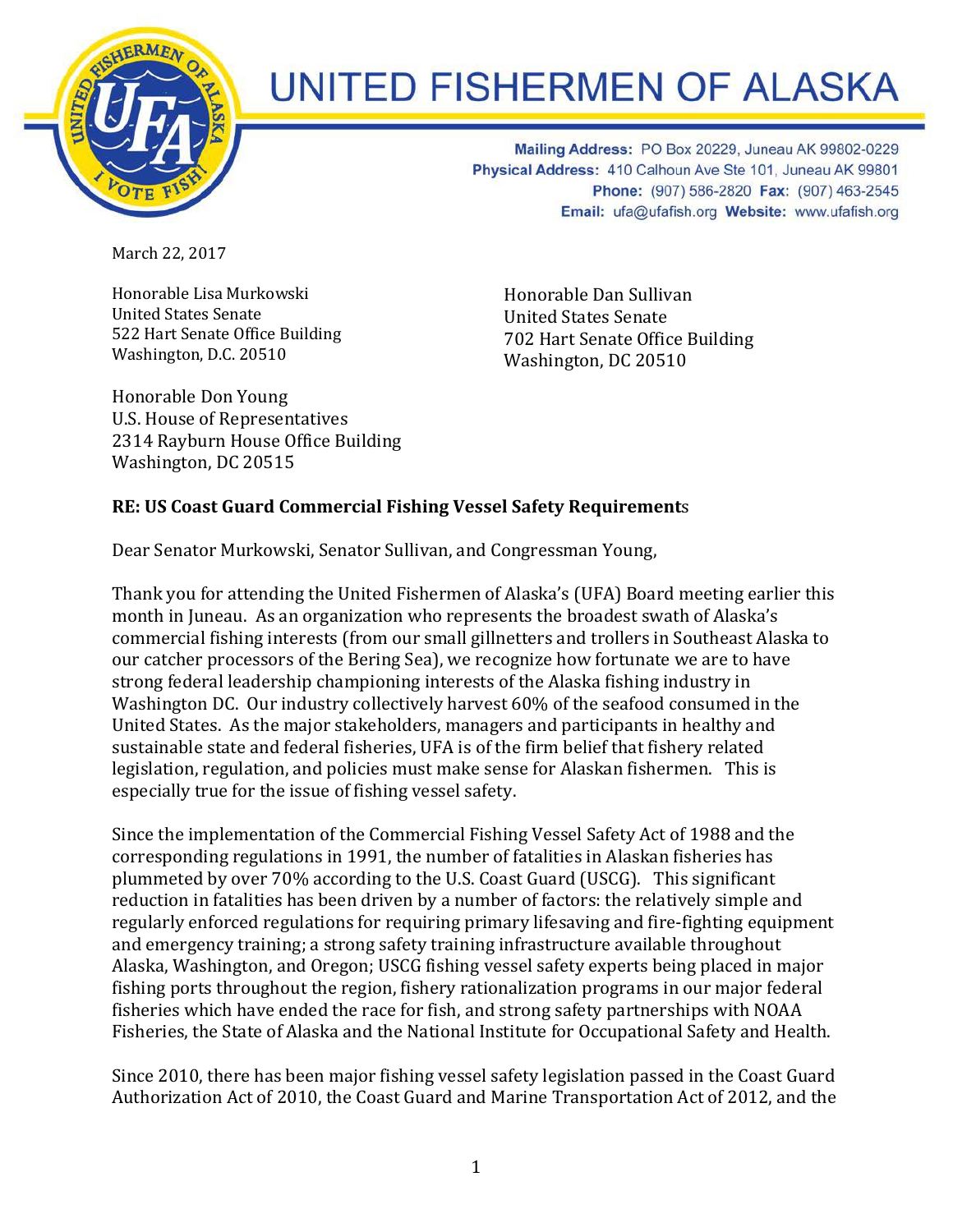Coast Guard Authorization Act of 2015. While UFA members are generally supportive of these new provisions found in Title 46, United States Code (USC), Chapter 4503 and 46 USC 5102, there are a number of problematic areas, which, if revised or clarified, would provide substantial improvements in safety without creating unnecessary regulatory burdens. Below are UFA's recommended changes for these statutes.

**New Vessels**: Under the current language of 46 USC 5102 and 46 USC 4503, fishing industry vessels over 79' feet in length - fish processing vessels, fish tenders, and fishing vessels (aka catcher vessels) - built after July 2013 must meet the requirements for loadline and the requirements for classification.

- *Loadline*: UFA supports the current legislative language in 46 USC 5102 (b) that requires fishing vessels over 79' in length built after 2013 to be loadlined. The safety standards incorporated into loadline (hull construction, strength, watertight integrity, vessel stability and regular inspections by classification societies) are well-targeted in terms of addressing safety issues found in larger commercial fishing vessels.
- *Classification*: UFA supports the requirements for classification as found in 46 USC 4503 (b) for fish processing vessels as these vessels have a very elevated risk profile. Fish processing vessels have large crews (from 25 – 150 people), highly complex propulsion and electrical generation systems, refrigeration systems and high fire loads. However, UFA *does not support* legislation that requires classification for newly constructed fishing vessel and fish tender vessels. Fishing and fish tender vessels are comparatively much simpler vessels, do not have large crews, and do not have the risk profiles or economic underpinnings that warrant the more burdensome requirements of classification. UFA recommends statutory changes to remove fishing vessel and fish tender vessels from classification.

**Existing Vessels and Alternate Compliance Programs**: As you know, the Congressionally mandated alternate compliance program for existing fishing vessels was suspended by the Coast Guard in June 2016 due to that agency's slow start on the project and lack of communication and engagement with the fishing industry. UFA supports your 2016 draft bill on this matter as we believe alternate compliance has a place in driving additional safety improvements at a regional and fishery specific level. We will continue to support this approach so long as alternate compliance standards are cooperatively developed with the affected industry, are designed to address specific safety concerns within given fleets, and ample time is provided for industry implementation.

One technical correction that should be addressed comes as a result of the 2015 Coast Guard Authorization Act. That act revised language in 46 USC 4503 (c)(1) that adjusted the lower limit on vessel classification upward from 50' to 79'. As a result of this change, the lower limit on alternate compliance language in 46 USC 4503 (d)(1)(a) should also have been adjusted upwards from 50' to 79'. This adjustment would greatly reduce industry impacts and would achieve consistency with other parts of the statute.